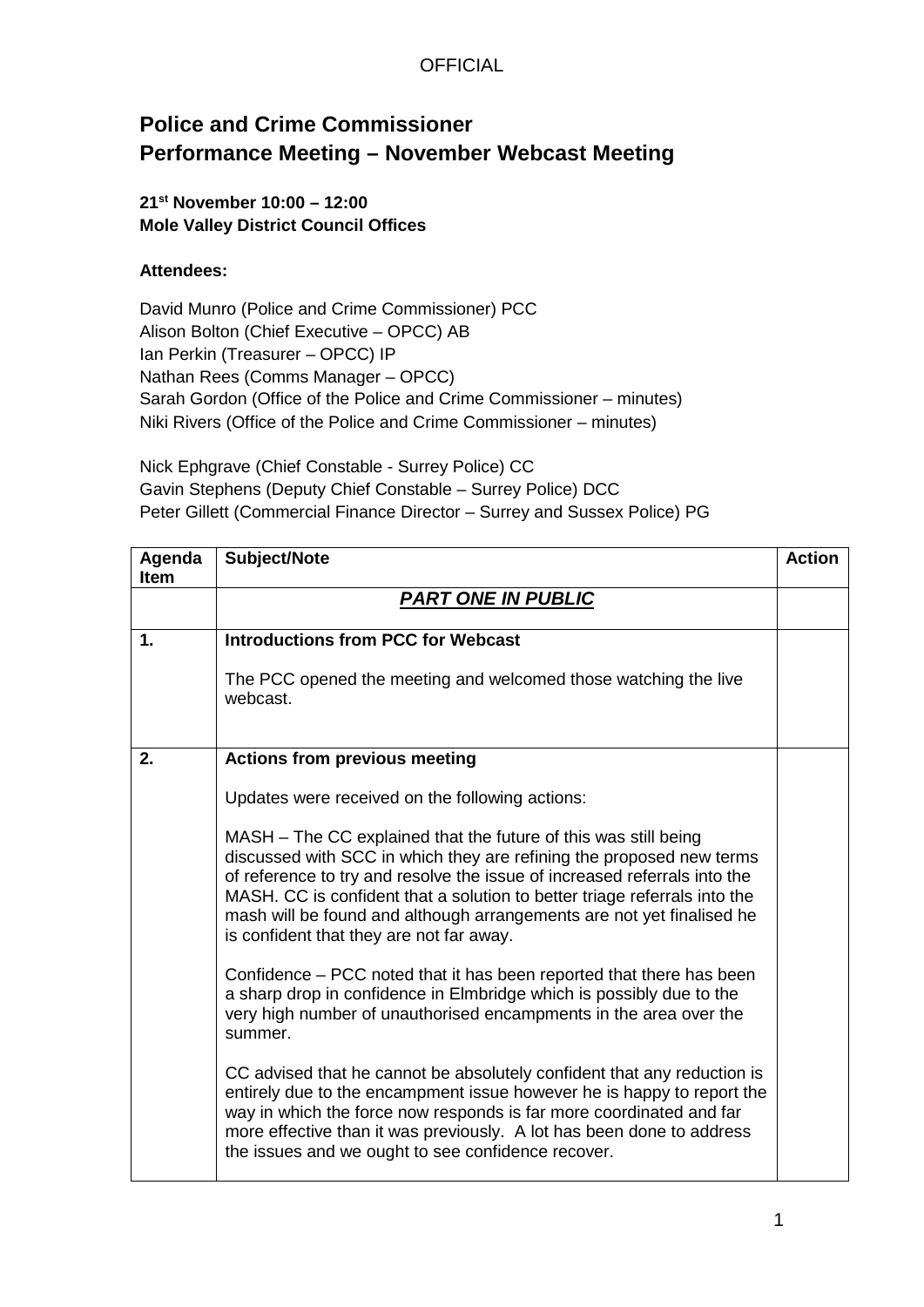|    | The PCC stated that he will want a return to this before the start of the<br>traveller season next year.                                                                                                                                                                                                                                                                                                                                                                                                                                                   |              |
|----|------------------------------------------------------------------------------------------------------------------------------------------------------------------------------------------------------------------------------------------------------------------------------------------------------------------------------------------------------------------------------------------------------------------------------------------------------------------------------------------------------------------------------------------------------------|--------------|
|    | He also mentioned there are no transit sites in Surrey which would be a<br>game changer in dealing with criminality associated with unauthorised<br>encampments.                                                                                                                                                                                                                                                                                                                                                                                           |              |
|    | ACTION: PCC would like to look at proposed response plans to<br>possible traveller encampments ahead of Summer 2019 to ensure<br>that confidence levels don't decrease.                                                                                                                                                                                                                                                                                                                                                                                    | <b>JB</b>    |
|    | SECAMB – PCC commented that SECAMB are engaging more with the<br>force and that a joint response unit (JRU) is due to be launched in the<br>near future.                                                                                                                                                                                                                                                                                                                                                                                                   |              |
|    | CC explained the concept of the JRU and advised that Matt Webb<br>(Darsi Fellow) came and presented at the Chief Officer group describing<br>how a joint unit would operate. This was a very positive presentation<br>and the initial trial is being launched on Western division in December.<br><b>Action: PCC to meet with Matt Webb</b>                                                                                                                                                                                                                | <b>NR</b>    |
|    | Revised plan for 2019/2020 budget - to be discussed later in the<br>agenda.                                                                                                                                                                                                                                                                                                                                                                                                                                                                                |              |
|    | ICT delivery plan – This will be presented at the scrutiny meeting in<br>January.                                                                                                                                                                                                                                                                                                                                                                                                                                                                          |              |
|    | Op Trump – CC explained this relates to the Force's response to rural<br>crime and that he had met with the National Farmers Union (NFU) and<br>Countryside Landowners Association (CLA) where he got to hear first-<br>hand their concerns about an escalation in some of the activity. In<br>particular, seasonal activity such as poaching and livestock worrying<br>along with fly tipping, which, although not seasonal is affecting the<br>farming community due to dangerous waste and that this is a significant<br>issue for the rural community. |              |
|    | CC advised that a bespoke rural crime strategy based on the national<br>strategy will be refreshed to take into consideration some local issues.<br>Furthermore, a future Op Dragnet, which runs every quarter, will focus<br>on rural crime. The CC wants to mainstream Op Trump and ACC<br>Kemp has been tasked with planning to put this in place.<br>ACTION: PCC to see plan in due course.                                                                                                                                                            | <b>JB/NK</b> |
|    | Scorecard – CC advised we are now able to monitor the number of<br>commendations that we award month by month.                                                                                                                                                                                                                                                                                                                                                                                                                                             |              |
| 3. | <b>Public Performance Report</b>                                                                                                                                                                                                                                                                                                                                                                                                                                                                                                                           |              |
|    | 1. Tacking crime and Keeping Surrey Safe                                                                                                                                                                                                                                                                                                                                                                                                                                                                                                                   |              |
|    | Recorded Crime and Positive Outcomes – CC advised that overall<br>levels of recorded crime appear to be levelling off with negligible<br>increases. Positive outcomes are broadly stable and whilst these<br>fluctuate up and down a percentage point or two, the force is not seeing<br>a significant shift one way or another. This is due to community                                                                                                                                                                                                  |              |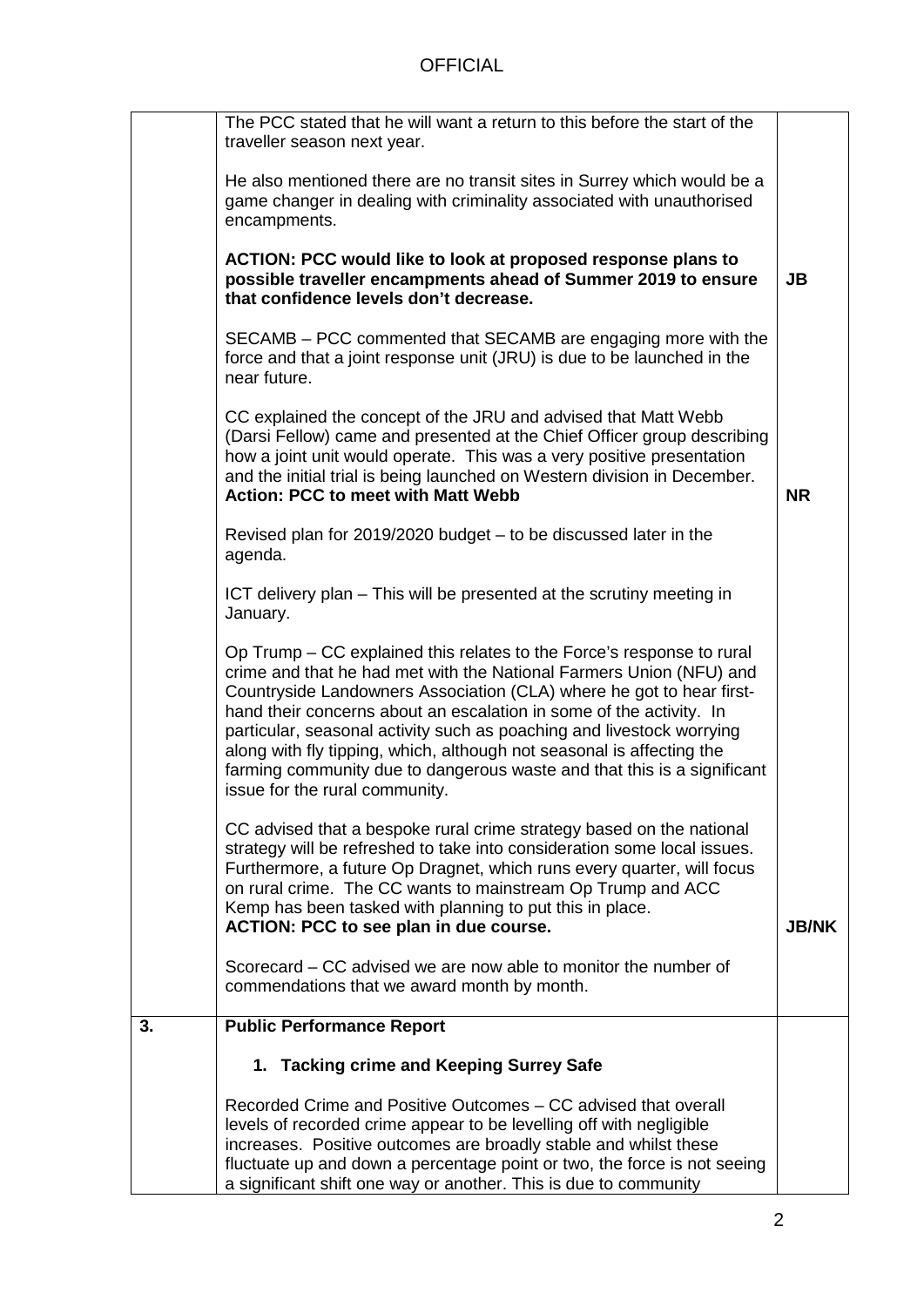| resolution and problem solving as well as through charge/prosecution.                                                                                                                                                                                                                                                                                                                                                                                                                                                                                                                                                                                                                           |           |
|-------------------------------------------------------------------------------------------------------------------------------------------------------------------------------------------------------------------------------------------------------------------------------------------------------------------------------------------------------------------------------------------------------------------------------------------------------------------------------------------------------------------------------------------------------------------------------------------------------------------------------------------------------------------------------------------------|-----------|
| PCC commented that he is hopeful that problem solving will increase<br>positive outcomes.                                                                                                                                                                                                                                                                                                                                                                                                                                                                                                                                                                                                       |           |
| PCC asked if we have seen positive effects in the stats as a result of<br>body worn video. CC confirmed that there are a number of benefits of<br>body worn video including providing extra evidence as well as<br>reassurance to the public around stop and search and the use of force.<br>However, they have not formally started any work to assess the effect<br>that it is having on stats.<br><b>ACTION: Assessment of Body Worn Video</b>                                                                                                                                                                                                                                               | <b>JB</b> |
| High harm positive outcomes $-$ CC advised that the high harm positive<br>outcome rate has stabilised at around 18.5% although a sub-category<br>of this is rape and serious sexual offending and as a result of issues<br>with disclosure there has been a significant drop in the positive outcome<br>rate for those type of offences which is a national trend.                                                                                                                                                                                                                                                                                                                              |           |
| Robbery – CC explained that there have been increases in both<br>commercial robbery and personal robbery and that they are dealing with<br>commercial robbery on a force-wide basis whilst personal robbery is<br>being dealt with on a division by division basis. The majority of<br>personal robbery offences such as theft of mobile phones or cash are<br>opportunistic and whilst rises appear to be high in percentage terms,<br>they are in fact low in numbers.                                                                                                                                                                                                                        |           |
| CC commented on a worrying trend where they are seeing incidences<br>of robbery relating to drug supply in town centres and although these<br>tend to be more violent, they are minority offences and there are a<br>number of ops running across the county in relation to this.                                                                                                                                                                                                                                                                                                                                                                                                               |           |
| Vehicle Crime – PCC noted that vehicle crime appears to be increasing<br>in Surrey compared to other parts of the country. CC confirmed that the<br>South East region is showing a higher than average increase, however,<br>we understand where the hotspots are occurring and as such are trying<br>to prevent it. Furthermore, the matter has been discussed at the Daily<br>Management meeting and designated patrols are being carried out by<br>NPT along with intelligence building in order to try and tackle the issue.<br>CC commented that it is difficult, however, to be able to focus on<br>individuals due to resourcing issues and other pressures and demands<br>on the force. |           |
| DCC advised that part of the issue appears to be valuable items being<br>left on display and the public can assist with preventing this by<br>removing valuable items. Additionally, in relation to the theft of high<br>value vehicles where the offenders are now able to intercept signals<br>that the keys send to vehicles, this is preventable by using insulating<br>bags that block the signal from a remote key.                                                                                                                                                                                                                                                                       |           |
| DCC also confirmed that each divisional neighbourhood team has a<br>Designing Out Crime Officer who can give crime prevention advice to<br>members of the public.                                                                                                                                                                                                                                                                                                                                                                                                                                                                                                                               |           |
| Problem solving - PCC commented that this increase is good news. CC                                                                                                                                                                                                                                                                                                                                                                                                                                                                                                                                                                                                                             |           |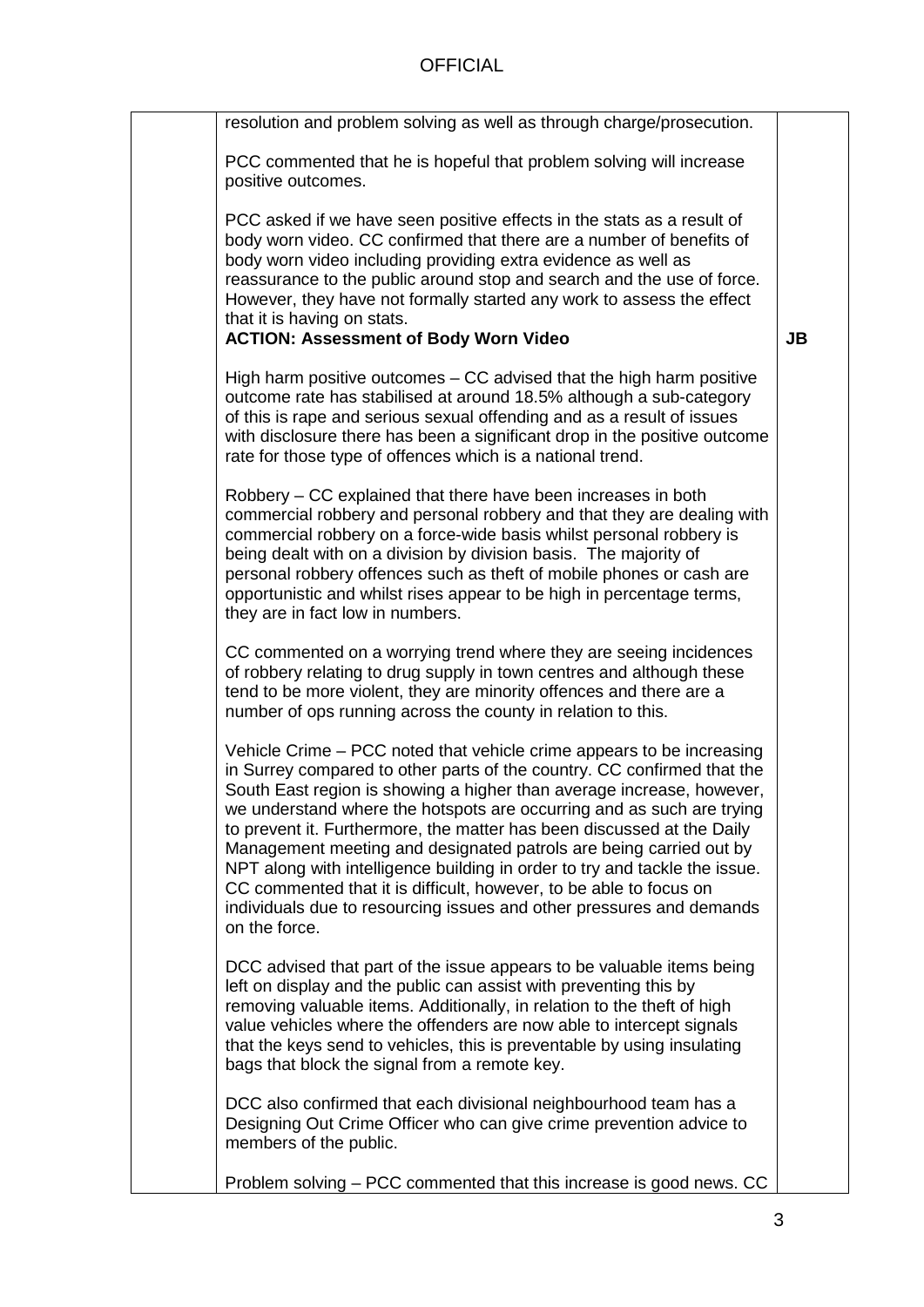| advised that they are unable to measure success but it does measure<br>the volume of problem solving occurrences recorded and they are<br>starting to see evidence that problem solving is having an effect. In<br>particular when dealing with missing children the number of repeat<br>missing children has stabilised.                           |  |
|-----------------------------------------------------------------------------------------------------------------------------------------------------------------------------------------------------------------------------------------------------------------------------------------------------------------------------------------------------|--|
| ASB – PCC noted that the Joint Neighbourhood Survey (JNS) results<br>show that there has been a drop and that there had also been a rise in<br>letters received by the PCC due to unauthorised encampments. The<br>number of letters has since dropped and hopefully this was a temporary<br>dip in confidence levels and it will rise again.       |  |
| CC agreed that it is likely this dip was caused by unauthorised<br>encampments but that Surrey still has the highest level of confidence in<br>the country and hopefully these results will reverse over the winter<br>period and into the New Year. Confidence nationally has declined and<br>Surrey are following that trend.                     |  |
| Call Handling and Deployment - PCC noted that he had received no<br>recent complaints in relation to 101 and CC confirmed this.                                                                                                                                                                                                                     |  |
| CC also commented that 101 waiting times were consistent and within<br>the expected range.                                                                                                                                                                                                                                                          |  |
| PCC asked for his thanks to be passed onto the Contact Centre.                                                                                                                                                                                                                                                                                      |  |
| DCC provided details of the Single Online Home and advised that a live<br>test version had recently launched. DCC explained that this an<br>effective way of making a report online and it had received positive<br>feedback.                                                                                                                       |  |
| 2. Building Confident Communities                                                                                                                                                                                                                                                                                                                   |  |
| Crime Survey for England and Wales Confidence in Neighbourhood<br>Police – CC stated that the force is still $1st$ for public confidence despite<br>there being a minor reduction in overall confidence levels. Surrey still<br>remains significantly higher than other forces and that the boroughs are<br>consistent in public confidence levels. |  |
| 3. Supporting Victims                                                                                                                                                                                                                                                                                                                               |  |
| Burglary and Violence User Satisfaction - PCC remarked that overall<br>satisfaction for victims of burglary had decreased and asked if there<br>were any thoughts on why this had decreased. CC commented that<br>they could not pinpoint why this has happened and nothing the force<br>are doing has changed.                                     |  |
| DCC has confirmed in the latest results for burglary there had been a<br>strong increase of 9.7%                                                                                                                                                                                                                                                    |  |
| Total ASB User Satisfaction – PCC pleased to see that this has gone<br>up slightly. CC confirmed that reductions had been significant which is<br>positive.                                                                                                                                                                                         |  |

**4. Preventing Harm**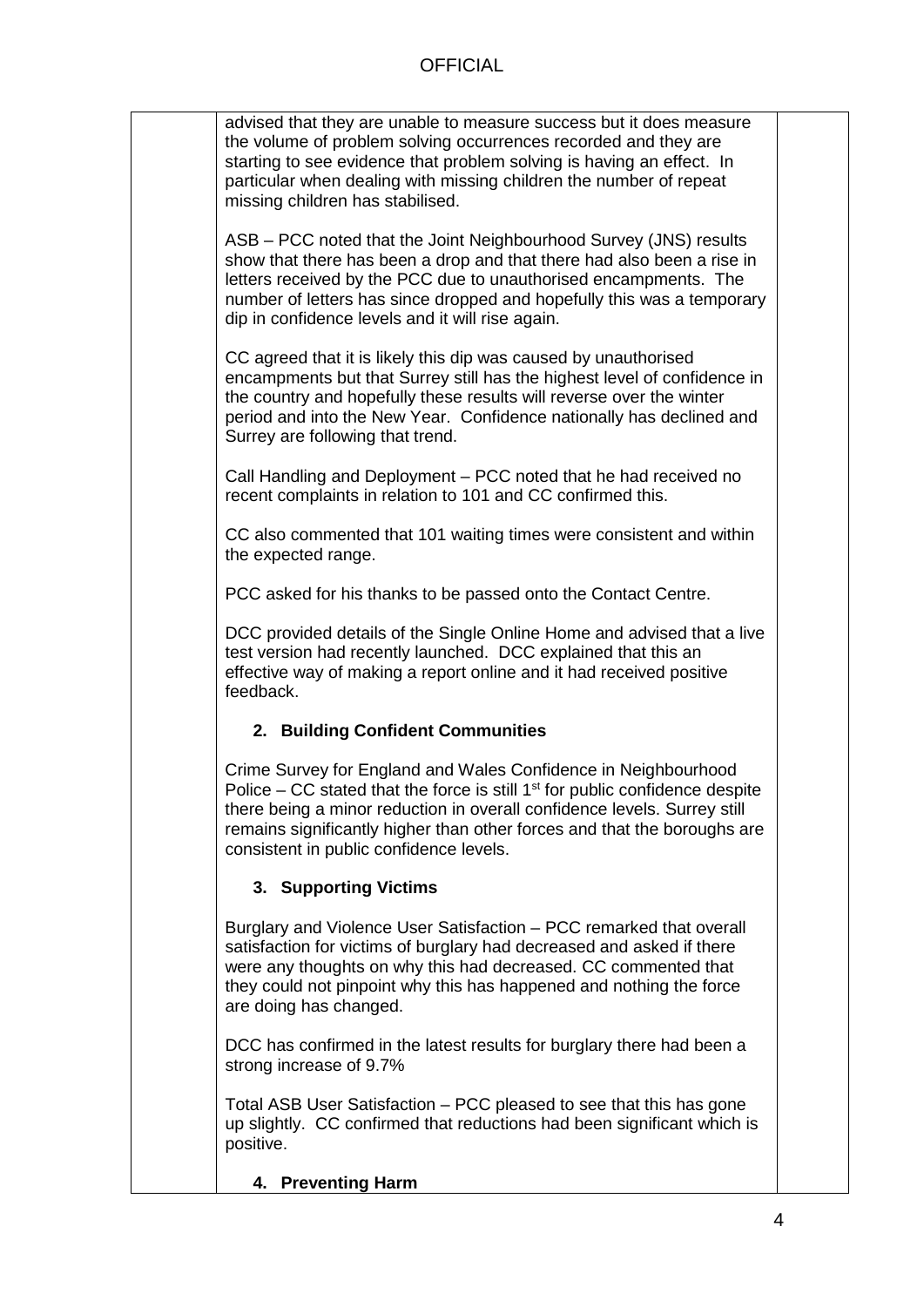| 4. | Repeat vulnerable missing individuals - PCC commented it was very<br>good to see the number of missing people has reduced. CC confirmed<br>that a lot of work was done in terms of problem solving when dealing<br>with children and there appears to have been significant reductions at<br>specific locations.<br>No comments were made in relation to pages 14 and 15.<br><b>Public Confidence</b><br>PCC and CC had no comments to add other than what had already<br>been discussed.                                                                                                                      |  |
|----|----------------------------------------------------------------------------------------------------------------------------------------------------------------------------------------------------------------------------------------------------------------------------------------------------------------------------------------------------------------------------------------------------------------------------------------------------------------------------------------------------------------------------------------------------------------------------------------------------------------|--|
|    |                                                                                                                                                                                                                                                                                                                                                                                                                                                                                                                                                                                                                |  |
| 5. | <b>Roads Policing</b>                                                                                                                                                                                                                                                                                                                                                                                                                                                                                                                                                                                          |  |
|    | Safety Cameras, Digital upgrade – CC stated that this was still<br>progressing well.                                                                                                                                                                                                                                                                                                                                                                                                                                                                                                                           |  |
|    | Community Speedwatch – CC commented that he was very supportive<br>of the scheme. The results of the scheme were discussed with more<br>than 12,000 letters sent and over 186 roads picked due to speeding<br>issues associated with them. There are 70 active local groups with over<br>600 volunteers involved in the scheme. CC advised he was pleased<br>with the success of the scheme and grateful to the volunteers. The<br>scheme is currently administered by one individual and as such they<br>are hoping to put more resources into the administration of the scheme<br>to improve its resilience. |  |
|    | NDORS Education Courses - CC advised these are an alternative to<br>prosecutions for speeding and are very popular with over 41,000<br>courses attended in the last financial year.                                                                                                                                                                                                                                                                                                                                                                                                                            |  |
|    | Galileo – CC explained what the initiative entails and that it will be used<br>to reinvigorate the safer roads partnership strategy. PCC commented<br>that he had received a presentation on it. PCC also mentioned that he<br>was keen to re-launch DriveSmart in 2019.                                                                                                                                                                                                                                                                                                                                       |  |
|    | Operation Crackdown – CC discussed the concept of this and how the<br>single online home (SOH) will be used to report allegations of bad<br>driving. They are also looking at how they process bad driving reports<br>and how this can be triaged in order to prioritise higher risk cases.<br>Furthermore, they are trying to establish whether or not members of the<br>public will be able to upload dash-cam footage to support allegations of<br>bad driving.                                                                                                                                             |  |
|    | Stay Drive Stay Alive – CC advised that this continues to be well<br>attended and he is pleased that it is going strong in Surrey.                                                                                                                                                                                                                                                                                                                                                                                                                                                                             |  |
|    | Change Strategy – CC confirmed this continues to progress.                                                                                                                                                                                                                                                                                                                                                                                                                                                                                                                                                     |  |
| 6. | <b>Joint Enforcement Teams</b>                                                                                                                                                                                                                                                                                                                                                                                                                                                                                                                                                                                 |  |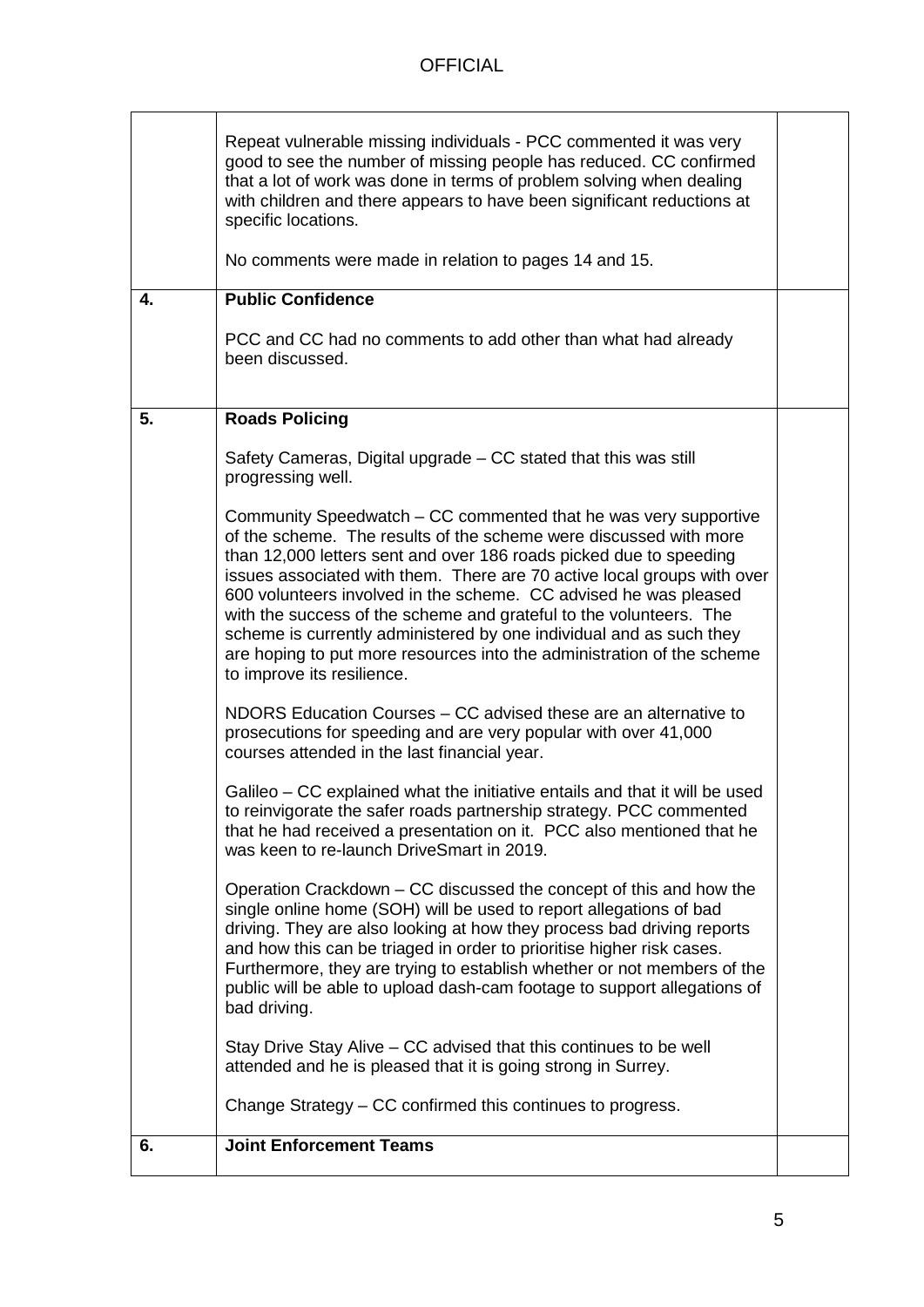|    | CC gave an overview of JET and commented that it was an excellent<br>initiative. CC explained that it is a local-authority led multiagency<br>enforcement team who deal with local issues that are low level but<br>aggravating. There are a number of teams across the borough and<br>districts with powers delegated by the CC although not every borough<br>has a JET team. There is however, an issue re the delegation of<br>parking powers and limitations of what can be achieved. CC<br>commented he is enormously supportive of the JET concept.<br>PCC confirmed that JET is working well, having been set up by the<br>previous PCC and would continue.<br>DCC advised that Mole Valley have given commitment to getting a<br>scheme launched and that an excellent evaluation has been done of the<br>Waverley scheme.<br>PCC commented on accreditation and has asked if we can make sure<br>the next round is slick as can be.CC advised that part of the problem<br>was perhaps the requirement for there to be detailed reports in order to<br>be able to sign off accreditation.<br>PCC remarked that the law is complicated when it comes to on-street<br>parking as to who has powers and what they are. He would like to give<br>this greater priority because careless and obstructive pavement parking<br>is particularly an issue although he is aware it is not an easy solution.<br>PCC advised that he will be talking to the Highways authority and<br>approaching the government in relation to a change in the law and |  |
|----|-----------------------------------------------------------------------------------------------------------------------------------------------------------------------------------------------------------------------------------------------------------------------------------------------------------------------------------------------------------------------------------------------------------------------------------------------------------------------------------------------------------------------------------------------------------------------------------------------------------------------------------------------------------------------------------------------------------------------------------------------------------------------------------------------------------------------------------------------------------------------------------------------------------------------------------------------------------------------------------------------------------------------------------------------------------------------------------------------------------------------------------------------------------------------------------------------------------------------------------------------------------------------------------------------------------------------------------------------------------------------------------------------------------------------------------------------------------------------------------------------------------------------------------------------------|--|
|    | whilst he does not want to raise expectations, it is felt we can do better.                                                                                                                                                                                                                                                                                                                                                                                                                                                                                                                                                                                                                                                                                                                                                                                                                                                                                                                                                                                                                                                                                                                                                                                                                                                                                                                                                                                                                                                                         |  |
| 7. | <b>Workforce and Wellbeing Report</b>                                                                                                                                                                                                                                                                                                                                                                                                                                                                                                                                                                                                                                                                                                                                                                                                                                                                                                                                                                                                                                                                                                                                                                                                                                                                                                                                                                                                                                                                                                               |  |
|    | CC explained that this is an important part of what we do and it is<br>critical in maintaining workforce levels and the force has done a lot to<br>try and provide support to both officers and staff.                                                                                                                                                                                                                                                                                                                                                                                                                                                                                                                                                                                                                                                                                                                                                                                                                                                                                                                                                                                                                                                                                                                                                                                                                                                                                                                                              |  |
|    | Representation - CC advised that we have a number of ethnicity<br>aspirations for this year and beyond which are set out in the paper and<br>in most cases we are not achieving these. However, they have put a lot<br>of energy and effort into trying to reach out to diverse communities.                                                                                                                                                                                                                                                                                                                                                                                                                                                                                                                                                                                                                                                                                                                                                                                                                                                                                                                                                                                                                                                                                                                                                                                                                                                        |  |
|    | DCC confirmed there has been progress within the positive action team<br>who are doing more outreach work into local communities. In support<br>of this the force have an award winning mentoring scheme for BME<br>employees. Furthermore they have done some action learning sets with<br>under-represented colleagues to encourage them to achieve their full<br>potential.                                                                                                                                                                                                                                                                                                                                                                                                                                                                                                                                                                                                                                                                                                                                                                                                                                                                                                                                                                                                                                                                                                                                                                      |  |
|    | PCC commented that he is the national PCC lead and that this is an<br>important subject and as such he is pleased in the way in which this is<br>being tackled.                                                                                                                                                                                                                                                                                                                                                                                                                                                                                                                                                                                                                                                                                                                                                                                                                                                                                                                                                                                                                                                                                                                                                                                                                                                                                                                                                                                     |  |
|    | Capability - See report.                                                                                                                                                                                                                                                                                                                                                                                                                                                                                                                                                                                                                                                                                                                                                                                                                                                                                                                                                                                                                                                                                                                                                                                                                                                                                                                                                                                                                                                                                                                            |  |
|    | Leadership Development – CC discussed the report and how first and<br>second line leaders are the key individuals in any organisation and they                                                                                                                                                                                                                                                                                                                                                                                                                                                                                                                                                                                                                                                                                                                                                                                                                                                                                                                                                                                                                                                                                                                                                                                                                                                                                                                                                                                                      |  |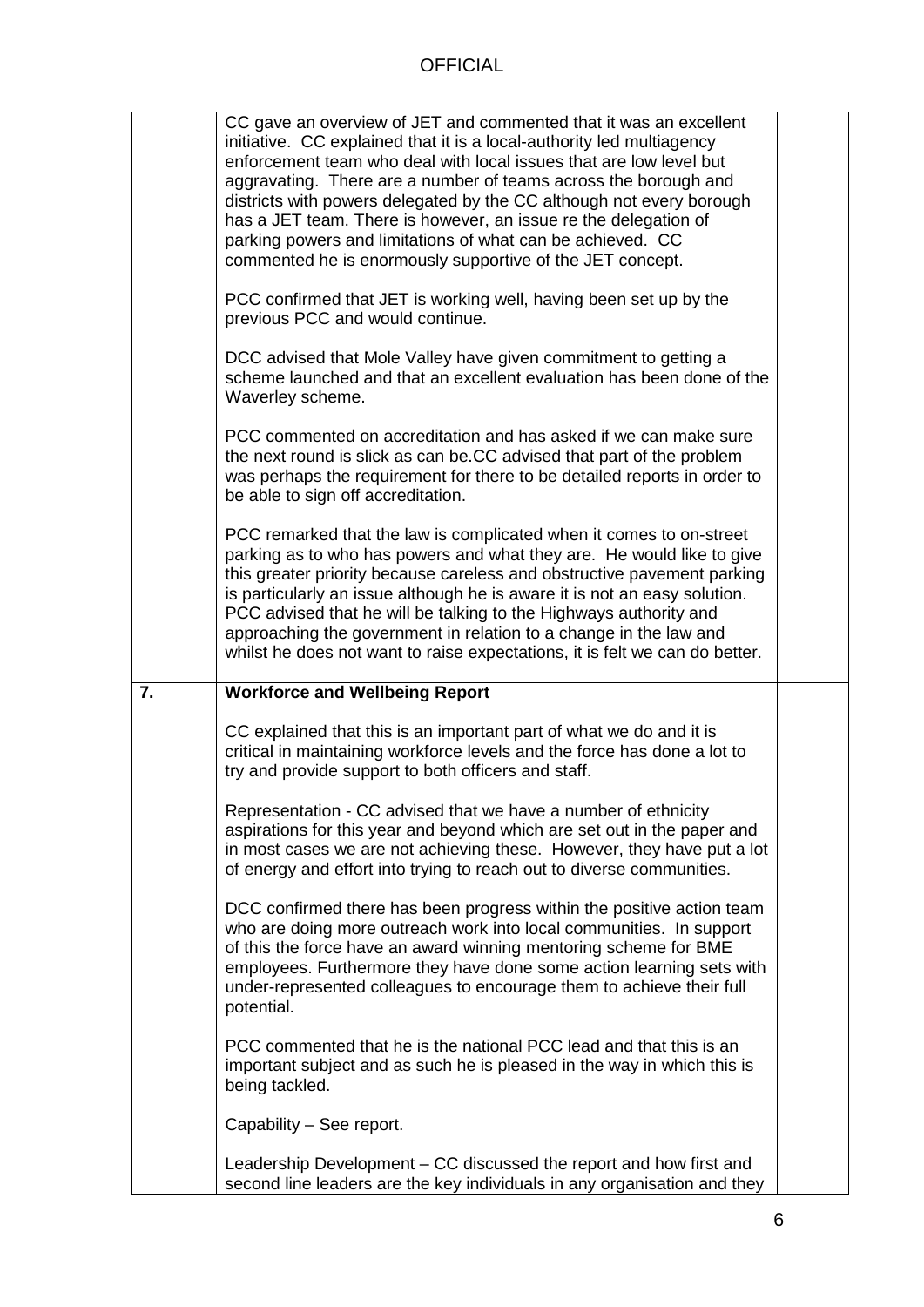|    | need to be properly trained and motivated. Work is currently in<br>progress in relation to the leadership program.                                                                                                                                                                                                                                                                                                                                                                                                                                                                                                                                                                                                                                |           |
|----|---------------------------------------------------------------------------------------------------------------------------------------------------------------------------------------------------------------------------------------------------------------------------------------------------------------------------------------------------------------------------------------------------------------------------------------------------------------------------------------------------------------------------------------------------------------------------------------------------------------------------------------------------------------------------------------------------------------------------------------------------|-----------|
|    | Understanding Concerns of the Workforce – CC commented on the<br>Employee Opinion Survey which is accredited by Durham University<br>with the key themes being fairness, pride and learning as well as linking<br>with the public and 100 little things.                                                                                                                                                                                                                                                                                                                                                                                                                                                                                          |           |
|    | Wellbeing – CC remarked that this is hugely important which is being<br>recognised nationally and there are a range of initiatives to improve<br>wellbeing which are set out in the report.                                                                                                                                                                                                                                                                                                                                                                                                                                                                                                                                                       |           |
|    | CC confirmed that a new head of Occupational Health Unit has been<br>appointed and has since started.                                                                                                                                                                                                                                                                                                                                                                                                                                                                                                                                                                                                                                             |           |
|    | PCC commented that the retention rate has significantly improved.<br>CC advised that the unplanned leaver rate has been reduced and is<br>currently 4% for police and 10% for police staff.                                                                                                                                                                                                                                                                                                                                                                                                                                                                                                                                                       |           |
|    | Action: PCC has asked for one of the future accountability<br>meetings to have a report on workforce planning and development                                                                                                                                                                                                                                                                                                                                                                                                                                                                                                                                                                                                                     | <b>JB</b> |
| 8. | <b>Crime Data Integrity</b>                                                                                                                                                                                                                                                                                                                                                                                                                                                                                                                                                                                                                                                                                                                       |           |
|    | CC explained that this is about the accuracy with which allegations are<br>recorded in line with home office counting rules (HOCR) and it is a very<br>technical area of work which is currently inspected by HMICFRS. There<br>are 4 scores which are inadequate, requires improvement, good and<br>outstanding. Surrey was inspected recently and is currently rated as<br>good with 93% of crimes recorded accurately.                                                                                                                                                                                                                                                                                                                         |           |
|    | CC advised that there are issues with the ability to accurately record<br>some offences. Whilst the force accepts the findings, when looked at in<br>more detail, these were technical failings following a change in rules<br>regarding joint enterprise crimes. This was being addressed.                                                                                                                                                                                                                                                                                                                                                                                                                                                       |           |
|    | CC remarked that Surrey is very diligent in its recording of allegations<br>and the HMICFRS made some very positive comments about how we<br>record violent crimes accurately.                                                                                                                                                                                                                                                                                                                                                                                                                                                                                                                                                                    |           |
| 9. | <b>Financial Outlook</b>                                                                                                                                                                                                                                                                                                                                                                                                                                                                                                                                                                                                                                                                                                                          |           |
|    | PG advised that settlement is expected in early December and they<br>anticipate it will be broadly a flat cash settlement plus the ability locally<br>for PCC to raise precept by £12 for band B.<br>The single largest financial pressure is the police officer pension<br>scheme which is impacting all forces and they will need to take a<br>prudent view on this. The assumption for 19/20 is for an additional<br>spend of up to £3.5m to deliver a balanced budget. Work is underway<br>to identify areas of savings and the pension issue will be the focus for<br>next year going forward.<br>PCC commented that the pension issue is an unpleasant surprise which<br>comes at a cost and as a result forceful representations have been |           |
|    | made to the Treasury.<br>PCC stated he has written to Surrey MP's about this issue and although                                                                                                                                                                                                                                                                                                                                                                                                                                                                                                                                                                                                                                                   |           |